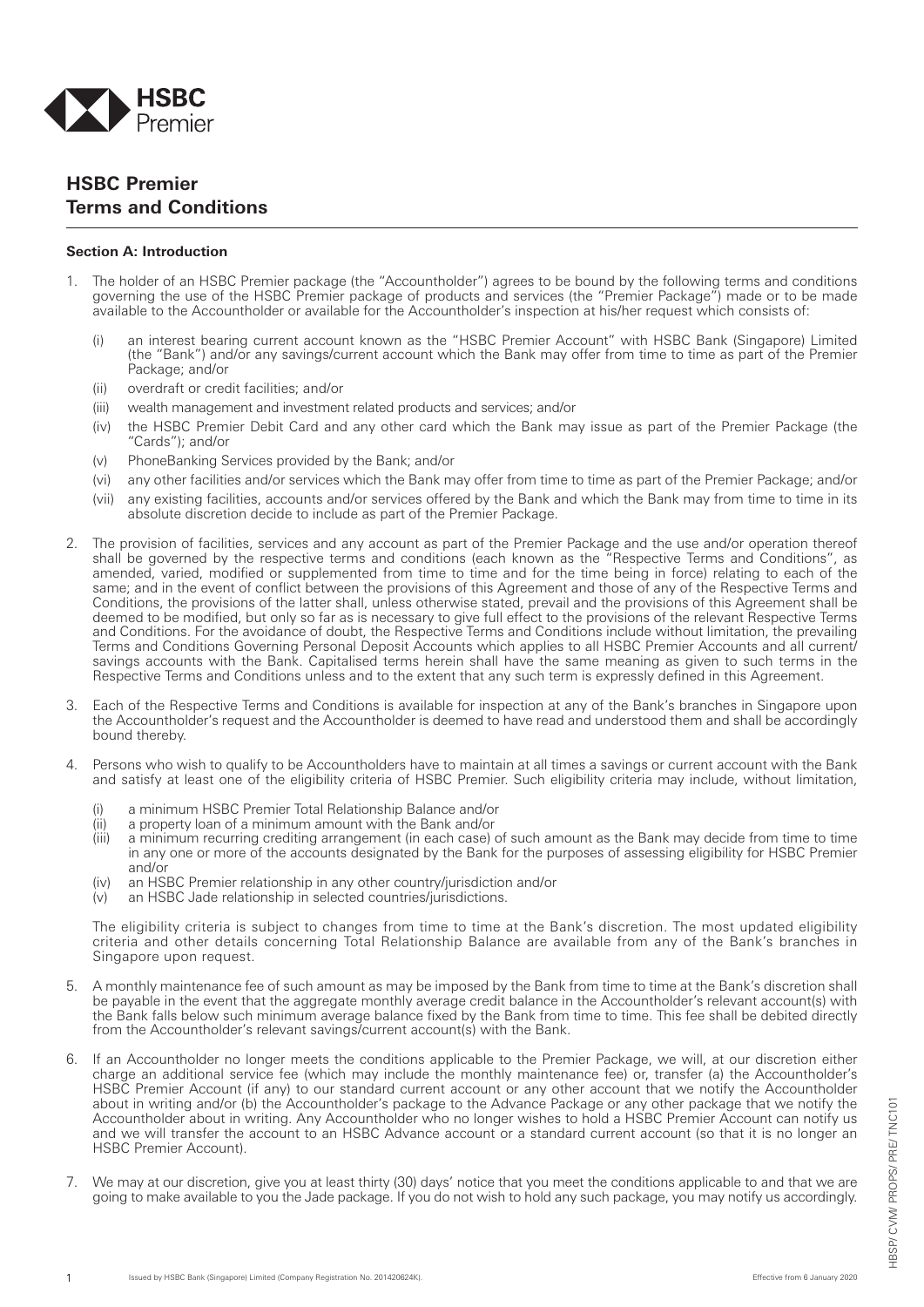- 8. (i) The Bank may from time to time designate one or more Tier(s) with different Features, which may include enhanced services, preferential terms, preferential interest rates and/or special promotions on other accounts. The Bank may allocate (but without any obligation to do so) a Tier to an Accountholder holding a current Premier Package either at the request of the Accountholder or at the Bank's discretion. Where the Bank allocates a Tier to an Accountholder, the Bank may at any time and from time to time vary or entirely withdraw the Tier, again, either at the request of the Accountholder or at the Bank's discretion. The allocation or withdrawal of a Tier to or from an Accountholder or the variation of a Tier so allocated, whether at the request of an Accountholder or at the Bank's discretion, will be made by reference to pre- designated criteria, subject always to the final decision of the Bank. These criteria may include, without limitation, the value of assets deposited by the Accountholder with the Bank and/or the amount of credit facilities granted by the Bank to the Accountholder from time to time and are subject to changes at the Bank's decision. The most updated criteria and other details concerning the Tiers are available from the Bank upon request.
	- (ii) The Features which may be made available, and the fees and charges which may be imposed, by the Bank in relation to the Premier Package may vary by reference to the Tier and, within the same Tier, may vary by reference to whether the Accountholder continues to satisfy the prevailing criteria for that Tier. The Bank is also entitled to vary the Features within each Tier at any time and from time to time.
	- (iii) Each Tier may have a set of criteria and/or conditions that the Accountholder has to fulfil so as to maintain in that Tier and/or to enjoy the Features in that Tier. Each Feature may also have certain terms and conditions governing the Accountholder's use and enjoyment of that Feature. Without prejudice to Section A Clauses 8(i) and 8(ii), following an allocation or variation of a Tier, it shall be the Accountholder's sole responsibility to ensure that all the prevailing criteria for maintaining that Tier and/or the terms and conditions for enjoying the Features in that Tier are fully satisfied and/or observed. The fulfilment of all prevailing criteria in respect of a Tier, or the failure to do so, by an Accountholder, however, will not in any way affect or prejudice the Bank's overriding right in allocating, varying or withdrawing a Tier.
	- (iv) Whether the Bank exercises its discretion to allocate, vary or withdraw a Tier, it will notify the Accountholder of the same using such means as it shall deem reasonable. All the Features that the Accountholder enjoys will automatically be granted, terminated or otherwise adjusted unless the Bank shall at its discretion decide otherwise and the Bank is not obliged to provide any further notice in connection therewith.
	- (v) Following a variation of the Tier allocated to an Accountholder, the applicable provisions of these terms and conditions and other terms and conditions governing the use of any Features terminated as a result of the variation of the Tier shall continue to bind the Accountholder until all obligations and liabilities owing by the Accountholder to the Bank with respect to such Features have been fully repaid and satisfied. All applicable provisions of these terms and conditions and other terms and conditions governing the use of any new or additional Features that the Accountholder shall enjoy as a result of the variation of the Tier shall immediately become binding on the Accountholder.
	- (vi) The Bank cannot be held liable or responsible for any loss incurred by or inconvenience to an Accountholder as a result of any allocation or withdrawal of a Tier to or from an Accountholder or any variation of the Tier so allocated and this shall include, without limitation, any loss incurred by or inconvenience to an Accountholder as a result of any granting, termination or adjustment of any Features in connection therewith.
	- (vii) Any card or identification issued by the Bank to an Accountholder to reflect the Tier allocated to the Accountholder (if applicable) is to facilitate identification of the Accountholder's Tier only. The Bank's records shall be conclusive as to the Tier allocated to the Accountholder at any time except for manifest error.
	- (viii) The withdrawal of a Tier shall not in itself affect the use or operation of the Premier Package unless the Bank shall specify otherwise.

For the purposes of the above provisions, the following terms shall bear the meanings ascribed to them:

"Features" means the Services, rewards, benefits, privileges and the likes that an Accountholder is able to enjoy under and/ or in connection with a Tier.

"Services" means any one or more of the services made available to the Accountholder under the Premier Package and/ or a Tier at any time and from time to time including without limitation credit facilities, investment services and account services.

 "Tier" means a tier designated by the Bank and allocated to an Accountholder which allows the Accountholder to enjoy certain Features under and/or in connection with the Premier Package.

- 9. The Bank shall have the right to assign any and all debts and liabilities of an Accountholder to any member of the HSBC Group without any consent of the Accountholder whatsoever for any purpose whatsoever, including (for the avoidance of doubt) for collection purposes. Any member of the HSBC Group may assign any and all debts and liabilities of an Accountholder to any other member of the HSBC Group (including the Bank, which shall be entitled to be the assignee thereof) without any consent of the Accountholder whatsoever for any purpose whatsoever, including (for the avoidance of doubt) for collection purposes. The Accountholder hereby waives any rights the Accountholder may have in connection with such assignment to the extent not prohibited by applicable laws and regulations. Further, the Bank shall have the right to appoint any member of the HSBC Group and/or any external debt collecting agency, wherever situated, as its collection agent in relation to the debts and liabilities owing by an Accountholder.
- 10. In the event that the Accountholder is in default under any credit facility granted by the Bank, the Bank shall have the right to cancel and terminate any and all credit facilities it has granted to the Accountholder, and all amounts outstanding under the terminated facilities shall thereupon be immediately due and payable from the Accountholder to the Bank.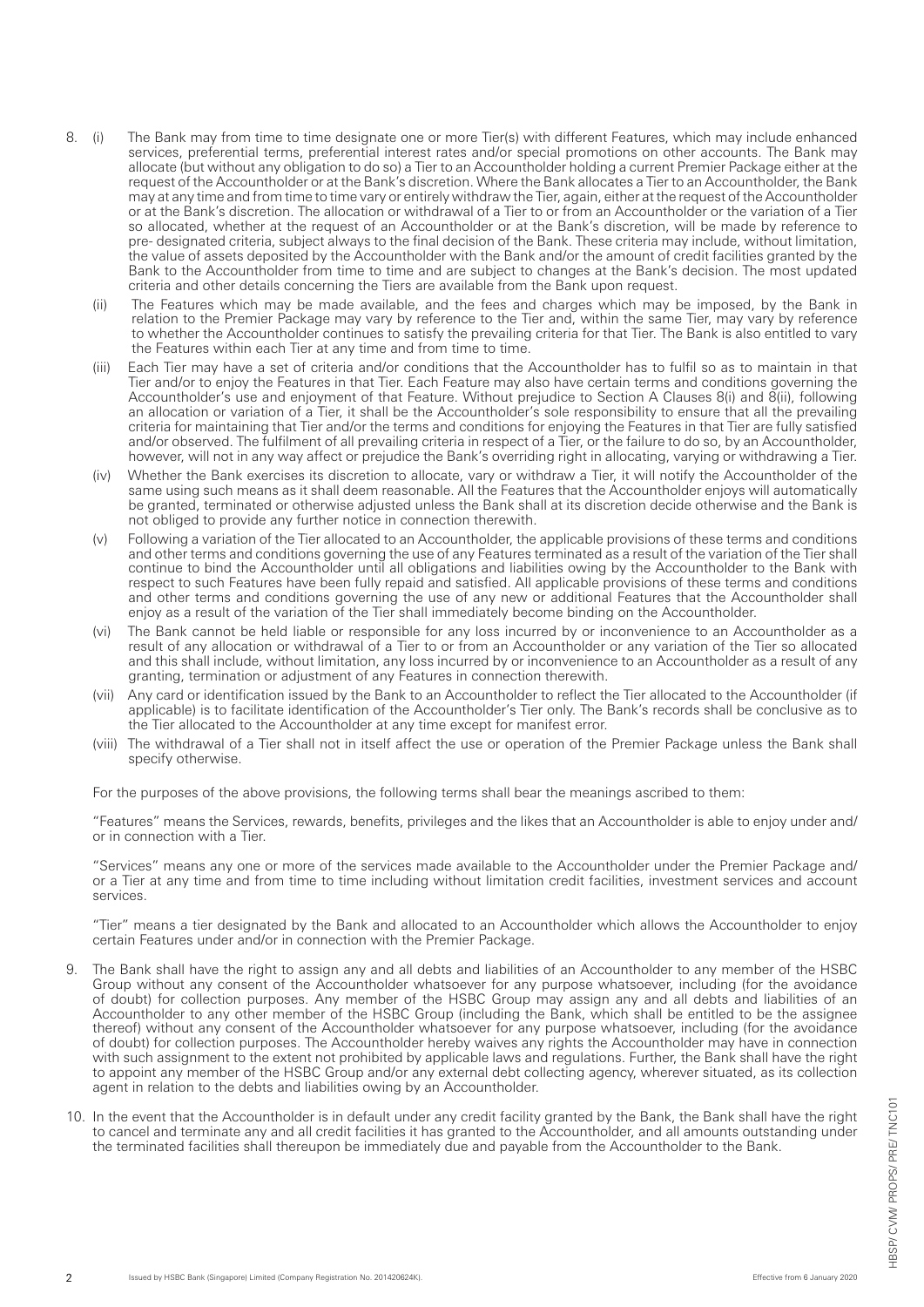## **Section B: General**

- 1. All administration, handling, service, finance or other charges are to be paid by the Accountholder to the Bank for any service provided or action taken in relation to the Premier Package and shall be levied at such rates as the Bank may from time to time prescribe for that purpose, and any such charges may be debited from any of the Accountholder's savings/current account(s) with the Bank. Where there is insufficient credit in the account, the debiting of the account may result in the account being overdrawn or the account may exceed the Bank's agreed overdraft limit. The Accountholder acknowledges that this does not constitute an express agreement by the Bank to grant the Accountholder an overdraft (if no overdraft was expressly granted and available) or to increase the limit. All interest, fees and charges relating thereto, including without limitation, interest on overdraft, may be imposed by the Bank and so debited to the relevant account. All interest and exchange rates are subject to change by the Bank. The Bank may:
	- (i) prescribe higher rates of interest and other charges in respect of sums which remain unpaid on their due date; and
	- (ii) prescribe that any charge to be levied shall be subject to a minimum or maximum level, such rates of interest and other charges to apply as well after as before judgment. The Accountholder may obtain, from any of the branches of the Bank in Singapore, the then prevailing rates of all charges, fees, tariffs and the minimum balance requirements, as may from time to time be prescribed by the Bank.
- 2. Where for the purposes of these terms and conditions, any sum is required to be converted into another currency, such conversion shall be effected at the Bank's then prevailing rate of exchange for such currency or any rate prescribed by any relevant organisation involved in the administration of the Premier Package or any part thereof.
- 3. In addition to any other rights which the Bank may have on any account whatsoever, the Accountholder agrees that the Bank shall have the right at its discretion and without notice to the Accountholder, to refuse to repay when demanded or when the same falls due any of the Bank's indebtedness to the Accountholder if and to the extent that the Accountholder's aggregate liabilities at the relevant time are equal to or exceed the Bank's indebtedness to the Accountholder at that time and such of the Bank's indebtedness shall remain outstanding on substantially the terms and conditions in effect immediately prior to such exercise or on such terms as the Bank may, at its discretion, consider appropriate in the circumstances.
- All expenses (including, without limitation, legal costs on a full indemnity basis) associated with the preservation of the Bank's rights or the enforcement or attempted enforcement of the Accountholder's obligations under these terms and conditions shall be for the account of the Accountholder and shall be debited from any of the Accountholder's savings/ current account(s) with the Bank.
- 5. The Bank reserves the right to destroy any documents relating to the Premier Package after microfilming the same and the Accountholder agrees that documents stored in the form of microfilm may be tendered by the Bank as evidence in legal proceedings and hereby waives any objections to their admissibility.
- 6. (i) The Accountholder authorises the Bank to accept and act upon any instructions, communicated by the Accountholder to the Bank over the telephone (or purporting to be so communicated by the Accountholder), or given to the Bank by facsimile or email (or purporting to be so given by the Accountholder), of any nature in relation to or connection with the Premier Package believed by the Bank to emanate from the Accountholder. The Accountholder acknowledges that the Bank shall be entitled (but not obliged) to treat and accept any such instructions issued by the Accountholder and any signature which in the Bank's discretion appears to be the Accountholder's signature on a facsimile or email instruction as genuine and the Bank is not under any obligation to enquire into the genuineness of any such instruction or into the good faith of, or verify the identity of, the person giving such instruction. The Bank shall be entitled (but not obliged) to process and act on such instructions and take any steps relying upon the same. Any of the Bank's acts pursuant to such instructions shall be binding on the Accountholder notwithstanding that such instructions may not have in fact been given by the Accountholder or with the Accountholder's consent or authority.
	- (ii) The Accountholder acknowledges that he has considered fully the risks inherent in the giving of instructions by telephone, facsimile or email. In particular, the Accountholder is aware of and accepts that when he is giving facsimile or email instructions, non-original signatures may be forged, instructions given by facsimile may be transmitted to wrong numbers and instructions given by email may be sent to the wrong email addresses, may never reach the Bank and may thereby become known to third parties thus losing their confidential nature. The Accountholder is further aware of and accepts that facsimile or e-mail communications cannot be guaranteed to be secure or error free as information can be intercepted, corrupted or lost or can arrive late or contain viruses.
	- (iii) The Accountholder agrees that the Bank shall have no responsibility for the occurrence of any of the above circumstances or for any actions, claims, loss, damages or costs arising or incurred by the Accountholder as a result of or in connection with the giving of any instructions by telephone, facsimile or email or any delay on the part of the Bank in processing such instructions. The Accountholder is fully responsible for all loss or damage involved in or caused by the implementation of the Accountholder's instructions provided to the Bank by means of telephone/facsimile transmission and/or email in lieu of the receipt by the Bank of original signed documents. The Bank shall not be required to confirm (whether orally, in writing or otherwise) any instructions received through telephone/facsimile transmission/ email. The Bank shall, however, be at liberty to require receipt by the Bank of an original written confirmation of an instruction given by the Accountholder via telephone/facsimile transmission and/or email from the Accountholder prior to executing any instructions contained in such telephone/facsimile transmission and/or email instruction. The Accountholder further agrees to indemnify the Bank and keep the Bank fully and effectively indemnified and to hold the Bank harmless from and against any claims, demands, actions, proceedings, loss, damages, costs and expenses which may be brought against the Bank or suffered or incurred by the Bank arising directly or indirectly out of or in connection with any instructions given by the Accountholder to the Bank by telephone, facsimile or email.
	- (iv) The Accountholder irrevocably consents to the Bank recording any telephone conversations with the Accountholder whether with or without the use of a tone warning device and such recordings or transcripts thereof may be used as evidence in any disputes.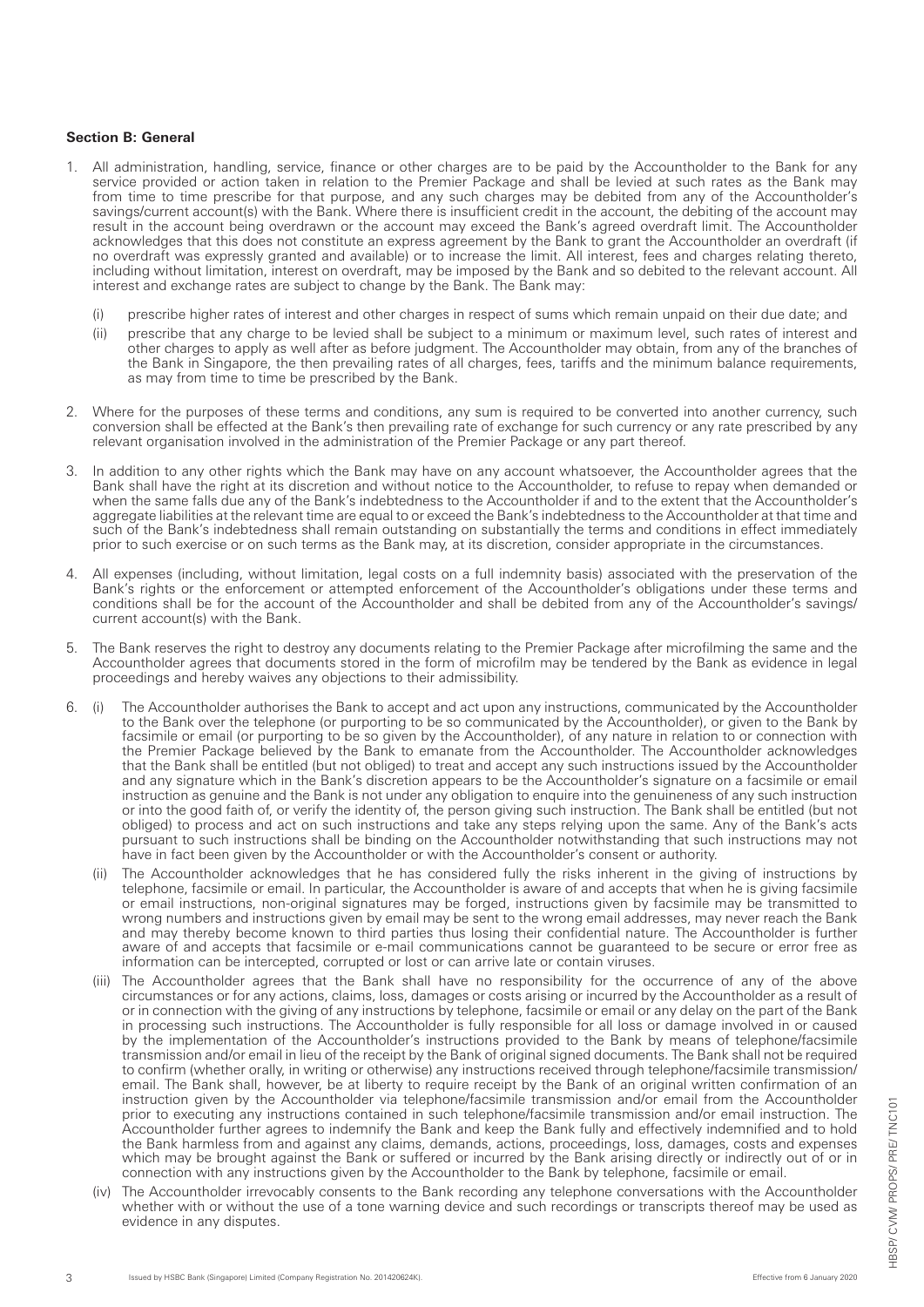- (v) The Accountholder acknowledges that the Bank may at any time, at its discretion, refuse to execute the Accountholder's instructions by telephone, facsimile or email or any part thereof without incurring any responsibility for loss, liability or expense arising out of such refusal.
- (vi) The Accountholder shall transmit the instructions over the telephone, facsimile transmission and/or email as the case may be only to the fax number or email address(es) designated by the Bank for the purpose(s) contemplated herein and use the same for such purpose(s) only and not for any other purpose. Facsimile or email instructions shall be signed by the Accountholder or the Accountholder's authorised signatory on behalf of the Accountholder and the Accountholder's authorised signatory's signatures shall be in the same manner and way as has been informed to the Bank by the Accountholder, and such signed instructions (whether scanned or photographed from the originals) must be clear and legible. In the case of email instructions, the email containing the scanned or photographed copy of the signed instructions shall be issued by the Accountholder or the Accountholder's authorised signatory only from the email address(es) registered with the Bank for the purposes contemplated herein.
- (vii) In the case of email transmission of instructions, the Accountholder shall follow the process laid down by the Bank for sending and receiving instructions via email through the secure email system. The Accountholder undertakes to reply to the secure email sent by the Bank's official to the Accountholder containing the details of the Accountholder's transaction(s) and further undertakes not to send any instructions through unsecured email channels which are not approved by the Bank. The Bank shall be entitled to refuse or reject any instruction sent to any other fax number or email address(es) or through unsecured channels/unsecured email addresses other than such fax number or email address(es) designated by or registered with the Bank and the Bank shall not be liable for any actions, suit, claims, loss, damage, cost or expense and/or liability incurred by the Accountholder or arising therefrom.
- (viii) If any document despatched by the Accountholder to the Bank, including any instruction, confirmation, contract or transaction, is for any reason undated, the time and date written, printed or time-stamped on such document at the time of its receipt shall be conclusive evidence of the time and date of such document.
- (ix) HSBC shall not be under any obligation at any time to maintain any facility for the receipt of any facsimile instructions and/or email instructions or to ensure the continued operations or availability of any such facilities or equipment.
- (x) The Accountholder wishes to further specify that the Bank may, when receiving instructions given by the Accountholder (or a person acting on the Accountholder's behalf) in person:
	- (a) require the Accountholder (or a person acting on the Accountholder's behalf) to provide such instructions in electronic form in a manner which complies with the Bank's internal requirements (each such instruction an "Electronic Instruction"); and
	- (b) require the Accountholder (or a person acting on the Accountholder's behalf) to sign such Electronic Instruction, and in this connection the Accountholder authorises the Bank to collect and link the signature of the Accountholder (or a person acting on the Accountholder's behalf) with the relevant Electronic Instruction in electronic form, using an electronic signature pad or other electronic device capable of recording signatures in electronic form in a manner which complies with the Bank's internal requirement.

The Accountholder agrees that provided each such signature is collected electronically from the Accountholder (or a person acting on the Accountholder's behalf) by a representative of the Bank in person and such representative (whether before or after the time each such signature is taken) verifies the identity of the Accountholder (or a person acting on the Accountholder's behalf) through measures which fulfill the Bank's internal requirements, the Bank is authorised to treat such signature(s) in electronic form and such signature(s) shall be deemed to be, as equivalent to the signature(s) of the Accountholder (or a person acting on the Accountholder's behalf) in hard copy, for all purposes.

The Accountholder further agrees that:

- (1) all records in electronic form maintained by or on behalf of the Bank upon which any such signature(s) have been affixed, and which fulfill the Bank's internal requirements, shall be deemed to be valid, accurate and authentic, and given the same effect as, written and signed documentary communications between the Accountholder and the Bank in hard copy;
- (2) the Accountholder shall not dispute the validity, accuracy or authenticity of any evidence of any such records, including such evidence in the form of the Bank's computer records, transaction logs, magnetic tapes, cartridges, computer printouts, copies, or any other form of electronic information storage; and
- (3) such electronic records shall be conclusive evidence of the information and the Accountholder's agreement as set out in the associated Electronic Instruction, save in the case of manifest or clerical error.
- 7. If the Premier Package is in the names of more than one person (such persons to be referred to as "Joint Accountholders"), then:
	- (i) each such person shall be deemed to be an Accountholder for the purposes of these terms and conditions;
	- (ii) the obligations of the Joint Accountholders in respect of the Premier Package and hereunder shall be joint and several;
	- (iii) the Bank is hereby authorised by each Joint Accountholder to honour all cheques, telephone/facsimile/ email instructions, directions, other instruments and transactions signed and effected by any one Accountholder without restriction;
	- (iv) the Bank may agree on overdraft and other facilities at the request of any one Accountholder;
	- (v) the Bank may credit the savings/current account(s) jointly held by the Joint Accountholders with the Bank with items collected on behalf of any one or more Accountholders;
	- (vi) on the death of any Accountholder, the Bank may hold all money and items standing to the credit of or by way of security for the Premier Package to the order of the survivors (subject to any mandatory provisions of law and any claim which the Bank may have);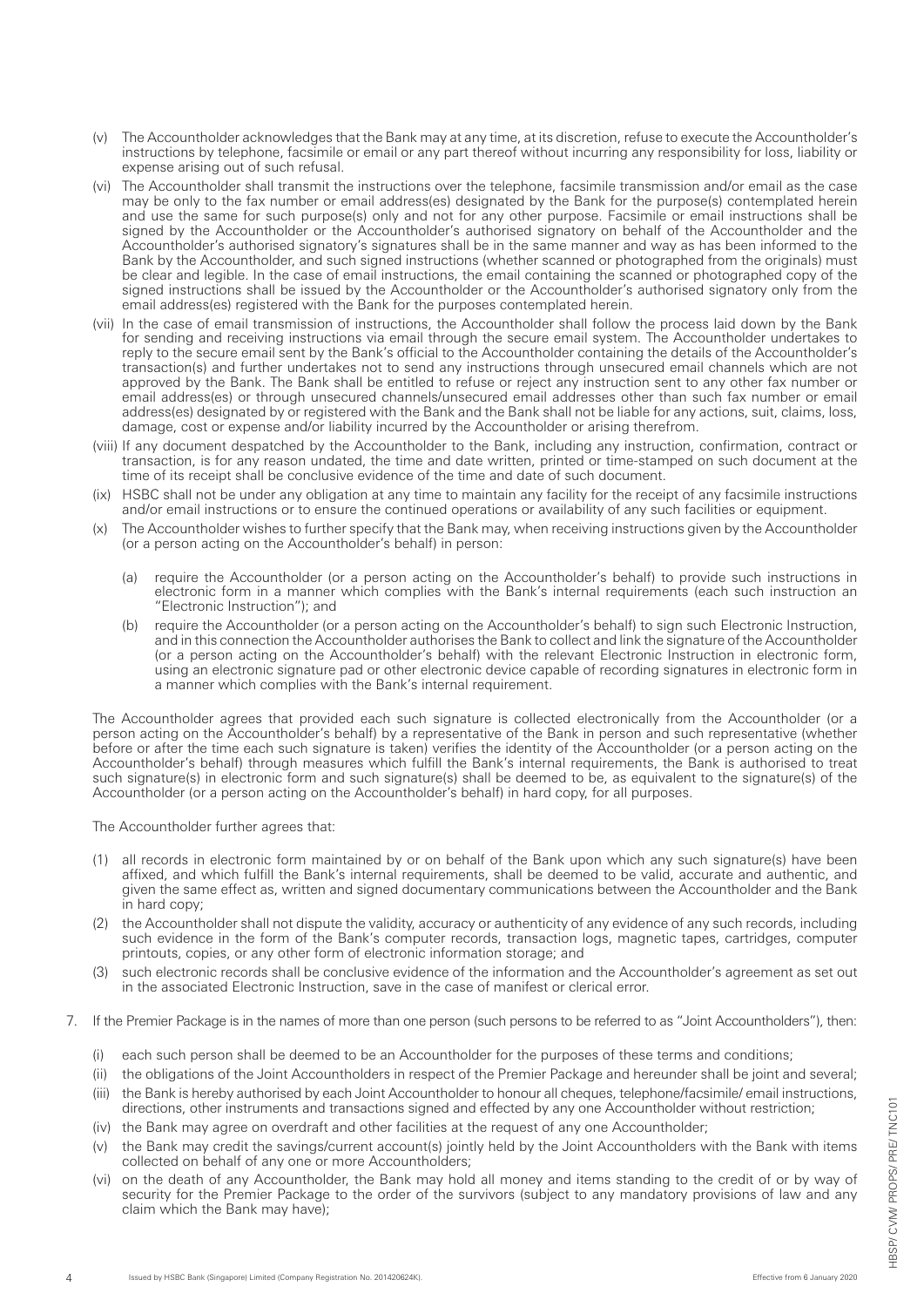- (vii) the Bank is hereby authorised by each Joint Accountholder to accept instructions from any one Accountholder in relation to the operations of the savings/current account(s) jointly held by the Joint Accountholders with the Bank and all matters incidental thereto and relating to the Premier Package (including, but without limitation, the deposit and withdrawal of all documents and items deposited with or delivered to the Bank, whether by way of safe custody or otherwise);
- (viii) any notice given to one Accountholder shall be deemed sufficient notice to all Accountholders;
- (ix) if the Bank, prior to acting on instructions received from a Joint Accountholder, receives contradictory instructions from another Joint Accountholder, the Bank shall thereafter act only on the written unanimous instructions of all the Joint Accountholders; and
- (x) the Bank shall honour any instruction or direction provided by each Joint Accountholder whether such instruction is given in writing, via the telephone, facsimile, email or any other means as the Bank may accept and on such terms as the Bank may impose. Where products or services are made available in respect of which transactions on a joint account may be effected, the acceptance by either Joint Accountholder of the applicable terms and conditions relating to such products or services shall be binding on all Joint Accountholders.

Provided always that Section B Clauses 6(iii), (iv), (vii), (ix) and (x) shall not apply in relation to any account whatsoever which must be operated only by all the joint signatories thereto.

- 8. Collection, Use and Disclosure of Customer Information
	- (i) The Bank, other members of the HSBC Group and/or HSBC Group's authorised service providers may collect, use and share Customer Information (including relevant information about the Accountholder, the Accountholder's transactions, the Accountholder's use of the Bank's products and services, and the Accountholder's relationships with the HSBC Group) for the purposes listed in Part A Clause 1.2 of the Terms and Conditions Governing Personal Deposit Accounts.
	- (ii) Customer Information may be requested from the Accountholder (or a person acting on the Accountholder's behalf), or may also be collected by or on behalf of the Bank, or members of the HSBC Group, from other sources (including from publicly available information), generated or combined with other information available to the Bank or any member of the HSBC Group.
- 9. The Accountholder authorises the Bank to, without notice or liability, combine or consolidate the outstanding balance on any account of the Accountholder (including, without limitation, any HSBC Premier Account) with any other account which the Accountholder maintains with the Bank in Singapore or elsewhere and set-off or transfer any monies standing to the credit of such other accounts in or towards satisfaction of Accountholder's liability, whether such liability be actual or contingent, primary or collateral and several or joint (including without limitation, the Accountholder's liability arising from any indemnity given herein) to the Bank under these terms and conditions or any other liabilities of the Accountholder to the Bank in Singapore or elsewhere. This is notwithstanding that the balance in such other account is in a currency different from the sum demanded or held at a branch in a different jurisdiction or held by the Accountholder jointly with another person(s). For such purpose, the Bank shall be entitled to convert the balance in such other account into the required currency in accordance with Section B Clause 2. The Bank's rights hereunder shall not be affected by the Accountholder's death, insanity, bankruptcy or any form of legal incapacity.
- 10. The Bank reserves the right to add, revise, amend or cancel in whole or in part any of the products, services or other privileges provided under the Premier Package and the terms and conditions pertaining to any products or services hereunder. Any such addition, revision, amendment or cancellation will take effect and become binding on the Accountholder from such time as brought to the attention of the Accountholder by giving the Accountholder notice of the same, exhibiting the same at any of the Bank's branches in Singapore, publishing the same in the press in Singapore or in such other manner as the Bank deems fit. If the Accountholder does not accept such variation, he/she shall inform the Bank in writing within seven (7) days of being so notified and the Bank may withdraw any or all of the products, services or other privileges provided under the Premier Package from that Accountholder. If the Accountholder continues to use any of the products, services or other privileges provided under the Premier Package after notification, he/she shall be deemed to have accepted and agreed to such variation without reservation.
- 11. Any notice, demand, statement or other communication to be given to the Accountholder may be delivered to the last known address of the Accountholder provided by the Accountholder to the Bank in writing for the purposes of this Agreement and/ or facsimile, electronic mail address or contact number as may be provided to the Bank or its solicitors, and shall be deemed to have been effectively served on the day of delivery if delivered by hand, on the day of transmission if by facsimile or email transmission and on the next business day after posting if sent by post and on the date of publication if published. In this connection, the Bank shall not be liable in any way whatsoever to the Accountholder for any loss or damage in the event that the aforesaid communication is received by a third party. The Accountholder shall promptly notify the Bank in writing of any change of the office or business address or in his employment.
- 12. The Accountholder agrees that the Bank may serve any legal process or document required by the rules of court or other statutory provisions to be served on the Accountholder by personal service by leaving the same at, or sending the same by ordinary post to, the last known address as may be provided to the Bank in writing and the same shall be deemed to have been duly served on the Accountholder, if sent by post on the date immediately following the date of posting and if served by personal delivery, on the date of delivery. Service of such legal process shall be deemed to be good and effectual service of such legal process on the Accountholder.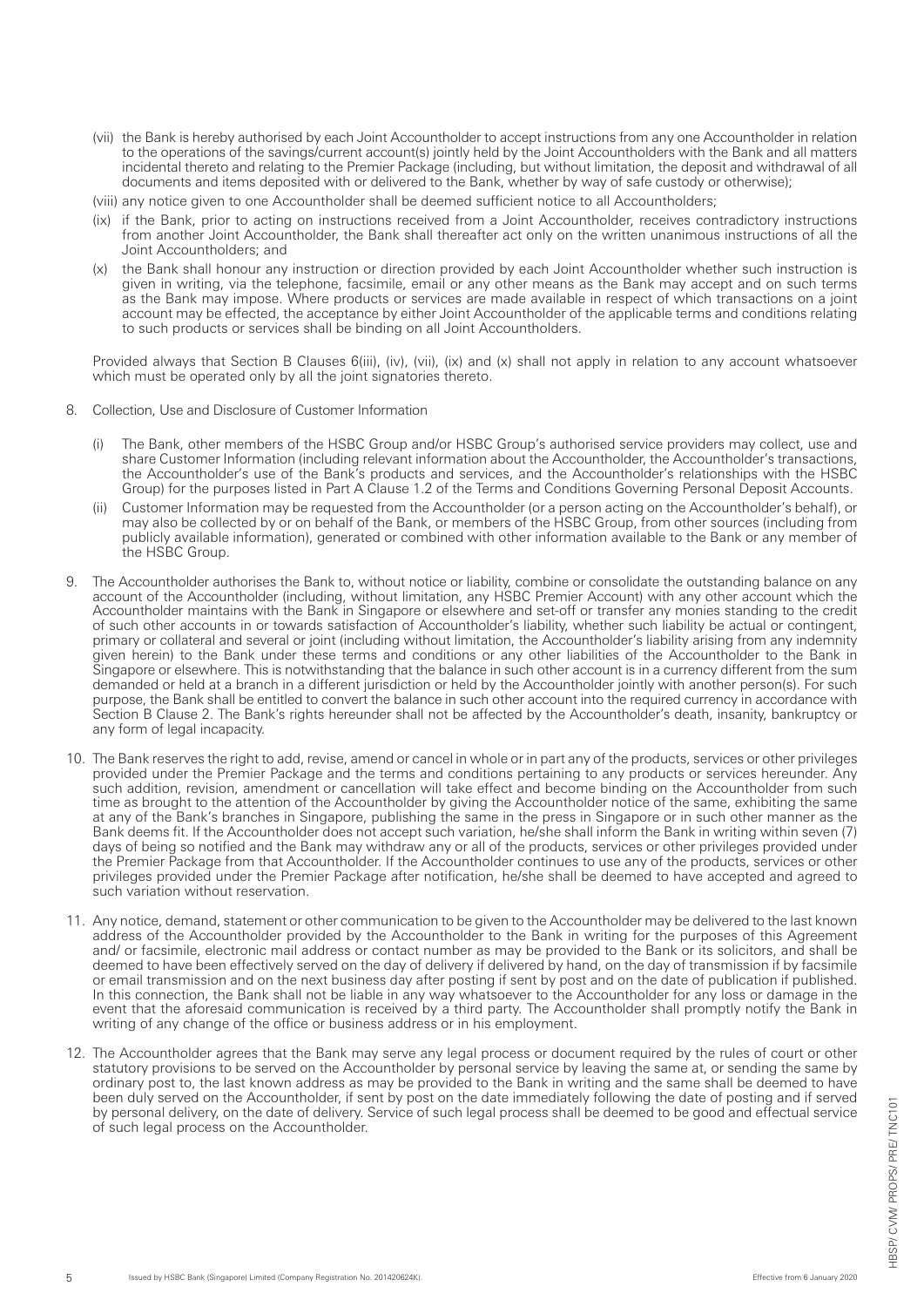- 13. The Accountholder represents and warrants that all particulars given to the Bank are to the best of the Accountholder's knowledge, accurate and undertakes to notify the Bank of any changes thereto in writing. The Bank shall be entitled to a reasonable period of time (of not less than seven (7) business days from receipt) to process such notification of change. If no such notice of change is given, we are entitled to rely on information previously supplied by you, including authorisations and supporting documents. This might result in the Bank being unable to open or continue accounts or establish or continue banking facilities or provide banking services or comply with any laws or guidelines issued by regulatory or other authorities. We will not be responsible for errors or losses associated with account changes where we have received no or inadequate prior notice.
- 14. Either the Bank or the Accountholder may terminate the use of the Premier Package by written notice to the other party to that effect. Where the Bank considers it necessary or appropriate, such termination may be immediate. In either case, the Accountholder shall without delay or further demand (i) return to the Bank all Cards and cheque books issued to him or at his request and (ii) pay to the Bank the full amount outstanding to the Bank including, but not limited to, any overdraft facility granted under the Premier Package. Notwithstanding such termination, the Accountholder shall remain fully responsible for all facilities together with all related charges there under (including the amount of any items not then presented to the Bank for payment). Without limiting the generality of the foregoing, all of such sums shall become immediately due and payable (without further demand) in the event of the death or bankruptcy of the Accountholder.
- 15. All sums payable by the Accountholder under this Agreement shall be paid (i) free of any restriction or condition, (ii) free and clear of and without any deduction or withholding (except to the extent required by law) on account of any tax, levy or any other charge whatsoever (including, but not limited to, any goods and services tax) present or future and (iii) without deduction or withholding (except to the extent required by law) on account of any other amount, whether by way of set-off or counterclaim or otherwise.
- 16. If (i) the Accountholder or any other person is required by the law of any country to make any deduction or withholding on account of any such tax, levy or charge or other amount from any sum paid or payable by the Accountholder to the Bank under this Agreement or (ii) the Bank (or any person on its behalf) is required by the law of any country to make any deduction or withholding from, or any payment on or calculated by reference to the amount of, any sum received or receivable by the Bank under this Agreement:
	- (a) the Accountholder shall notify the Bank of any such requirement or any change in any such requirement as soon as the Accountholder becomes aware of it;
	- (b) the Accountholder shall pay any such tax, levy or charge or other amount before the date on which penalties attach thereto;
	- (c) the sum payable by the Accountholder shall be increased to the extent necessary to ensure that, after the making of that deduction, withholding or payment, the Bank receives on the due date and retains (free from any liability in respect of any such deduction, withholding or payment) a net sum equal to what it would have received and so retained had no such deduction, withholding or payment been required or made; and
	- (d) promptly after paying such deduction or withholding, and not later than seven (7) business days after the due date of payment of any tax, levy or charge or other amount which it is required to pay under sub- Clause (b), the Accountholder shall deliver to the Bank evidence satisfactory to the Bank of such deduction, withholding or payment and of remittance thereof to the relevant taxing or other authority.
- 17. The Bank shall not be liable for any failure to provide any service or to perform obligations or for any loss, damage, liability, costs, claims, demands or expenses of any kind howsoever caused or in any way whatsoever and whether such loss, damage, liability, costs, claims, demands or expenses are attributable (directly or indirectly) to any dispute or any other matter or circumstances whatsoever including, but not limited to, any calamity or condition, Act of God, electrical or communication disruption, industrial actions, exercise of governmental or military powers, wars, strikes, any error caused by machine or hardware malfunctions or manufacturer's operating software defects, any failure, disruption or breakdown of any equipment, computer, machine, data processing system or transmission link or the Cards or Automatic Teller Machine ("ATM"), the withdrawal of ATM services in other countries (which services will be governed by local regulations), the temporary insufficiency of funds in such machines, action of a government or governmental agency, change of law or regulation (or change in the interpretation of law or regulation), the failure to carry out the Accountholder's instructions over the telephone, facsimile or email or to send a monthly statement to the Accountholder or anything outside the control of the Bank, its servants or agents. If the Bank is unable to send a monthly statement to the Accountholder, the Accountholder's liability shall not be affected in any way and shall continue and for the purpose of calculating interest or any other charges or establishing the date on which payment is due, the Bank may select a date each month as the statement date.
- 18. The Bank may in certain circumstances (including without limitation, if any of the events listed in Section B Clause 16 shall occur, or if for any other reason whatsoever access to or delivery of any or all the products, services or other privileges provided under the Premier Package is not possible or is hindered), without assigning any reason whatsoever, with or without written notice to the Accountholder, suspend or freeze the use of any or all the products, services or other privileges provided under the Premier Package.
- 19. No forbearance, neglect or waiver by the Bank in the enforcement of any of these terms shall prejudice the Bank's right thereafter to strictly enforce the same. The Accountholder agrees that the Bank's rights and remedies hereunder are cumulative and not exclusive of any rights or remedies the Bank would otherwise have available to it under the general law.
- 20. The Accountholder agrees that he/she is not entitled to assign or transfer all or any part of his/her rights hereunder without the Bank's prior written consent. Any purported assignment or transfer in breach of this provision shall be absolutely void and of no effect.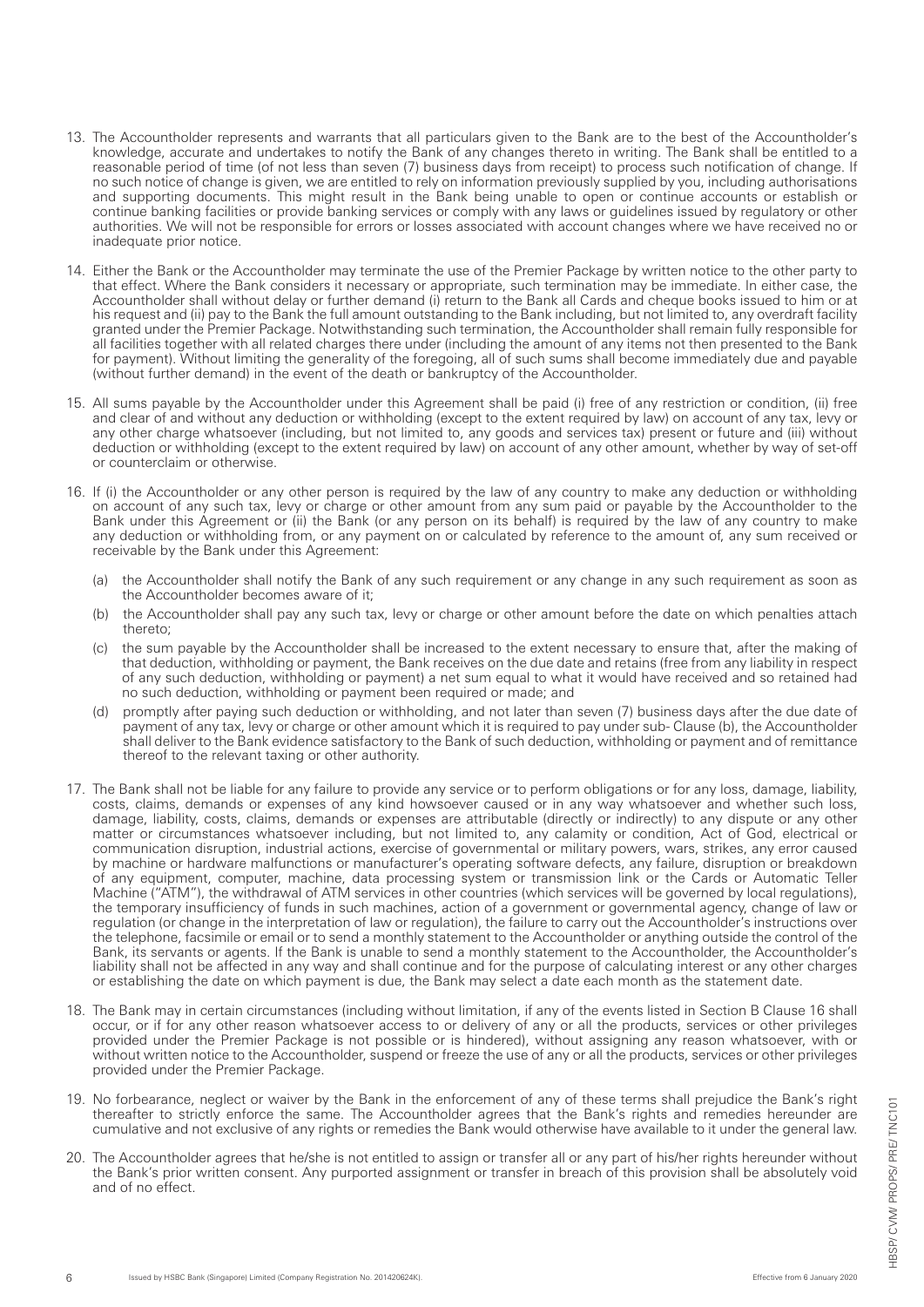- 21. (i) In the event that the Bank receives written notice of the lack of capacity of the Accountholder under the Mental Capacity Act (Cap. 177A) of Singapore (or such other equivalent, amendment or replacement legislation), the Bank shall be entitled (but not obliged) to:
	- (a) accept and execute instructions of any nature believed by the Bank to be genuine and purporting to be signed, given or issued by an authorised agent of the Accountholder (including without limitation, a donee of a lasting power of attorney granted by the Accountholder); and
- (b) without assigning any reason whatsoever, with or without written notice to the Accountholder, suspend, freeze, terminate or close any account under the Premier Package or the use or availability of any or all of the products, services or other privileges provided under the Premier Package, as the case may be.
	- (ii) The Accountholder agrees to ratify everything that his authorised agent (including without limitation, a donee of a lasting power of attorney granted by the Accountholder) does on the Accountholder's behalf arising from or in connection with the Premier Package and/or the Bank providing the services, performing its obligations hereunder or accepting instructions received from or purportedly given by the authorised agent.
	- (iii) Without prejudice to Clause 23 below, the Accountholder shall keep the Bank indemnified at all times against, and hold the Bank harmless from, all actions, proceedings, claims, liabilities, losses, damages, demands and expenses of whatsoever nature (whether actual or contingent), including legal costs on a full indemnity basis, which may be brought against or suffered, paid, incurred by the Bank directly or indirectly under, out of or in connection with the Premier Package and/or the Bank providing the services, performing its obligations hereunder or accepting instructions received from or purportedly given by the authorised agent, and acting or failing to act thereon or in connection with any breach of any warranty given by or obligation of the Accountholder under this Agreement. Such indemnity shall continue notwithstanding the termination of any and every account, products, services or other privileges provided under the Premier Package. All such indemnified amounts may be debited from any of the Accountholder's savings/ current account(s) with the Bank.
- 22. The Accountholder shall keep the Bank indemnified at all times against, and hold the Bank harmless from all actions, proceedings, claims, losses, damages, costs and expenses which may be brought against or suffered or incurred by the Bank and which may have arisen either directly or indirectly out of or in connection with the Bank providing the Premier Package, performing its obligations hereunder or accepting instructions from the Accountholder including, but not limited to, facsimile and other telecommunications instructions, and acting or failing to act thereon. Such indemnity shall continue notwithstanding the termination of any and every account, product, service or other privilege provided under the Premier Package. All such indemnified amounts may be debited from any of the Accountholder's savings/current account(s) with the Bank.
- 23. If any one or more of the provisions of this Agreement or any part thereof shall be declared to be illegal, invalid or unenforceable under any applicable law, it shall not affect the validity or enforceability of the remainder of this Agreement.
- 24. The terms and conditions herein shall be governed by and construed in accordance with the applicable laws of Singapore and the Accountholder hereby submits to the non-exclusive jurisdiction of the courts of Singapore.

## **Section C: The Premier Package**

- 1. Without prejudice to the generality of Section B Clause 14, the Bank reserves the right to terminate any Premier Package and/or close any savings/current account(s) which the Accountholder has with the Bank at any time at its discretion and without assigning any reason therefor, in accordance with the provisions of these terms and conditions and/or the Terms and Conditions Governing Personal Deposit Accounts. Where the Bank considers it necessary or appropriate, such termination and/or closure may be immediate.
- 2. Without prejudice to the generality of Section B Clause 1, the Bank may levy an administration charge if the Premier Package or any savings/current account(s) with the Bank is terminated or closed within six (6) months of the date on which it is opened.
- Interest ("Credit Interest") in respect of amounts from time to time standing to the credit of the HSBC Premier Account is calculated on a daily basis and credited to the HSBC Premier Account on or about the 24th day of each month.
- 4. The Accountholder shall take all reasonable care and precaution to prevent loss and theft of the Cards, cheques or cheque books and the disclosure (whether voluntary or involuntary) to third parties of the PINs (Personal Identification Numbers) provided by the Bank (or substituted by the Account holder) for operating the Cards, PhoneBanking services and other relevant services and shall notify the Bank immediately in writing of such disclosure or the loss or theft of the Cards, cheques or cheque books or any written record of the PINs. The Accountholder shall indemnify the Bank for all losses or damage howsoever caused by any unauthorised use of the Cards or PINs and shall be liable for all charges incurred by such use prior to the written notification of the loss or theft thereof to the Bank. Where the Accountholder has given such notice verbally, the Accountholder shall immediately confirm the same in writing.
- 5. The Bank shall at its discretion honour any cheque notwithstanding that the HSBC Premier Account will become overdrawn or exceed the agreed overdraft limit. In that event, the Accountholder shall be responsible for the resulting overdraft, advance or credit thereby created and all related interest and other charges.
- 6. Amounts outstanding in respect of facilities granted by the Bank shall in any event be repaid by the Accountholder on demand. Payments made by the Accountholder to the Bank in respect of any facility will be applied firstly towards payment of any outstanding interest charges and fees and thereafter against any outstanding transactions/principal amount under such facility.